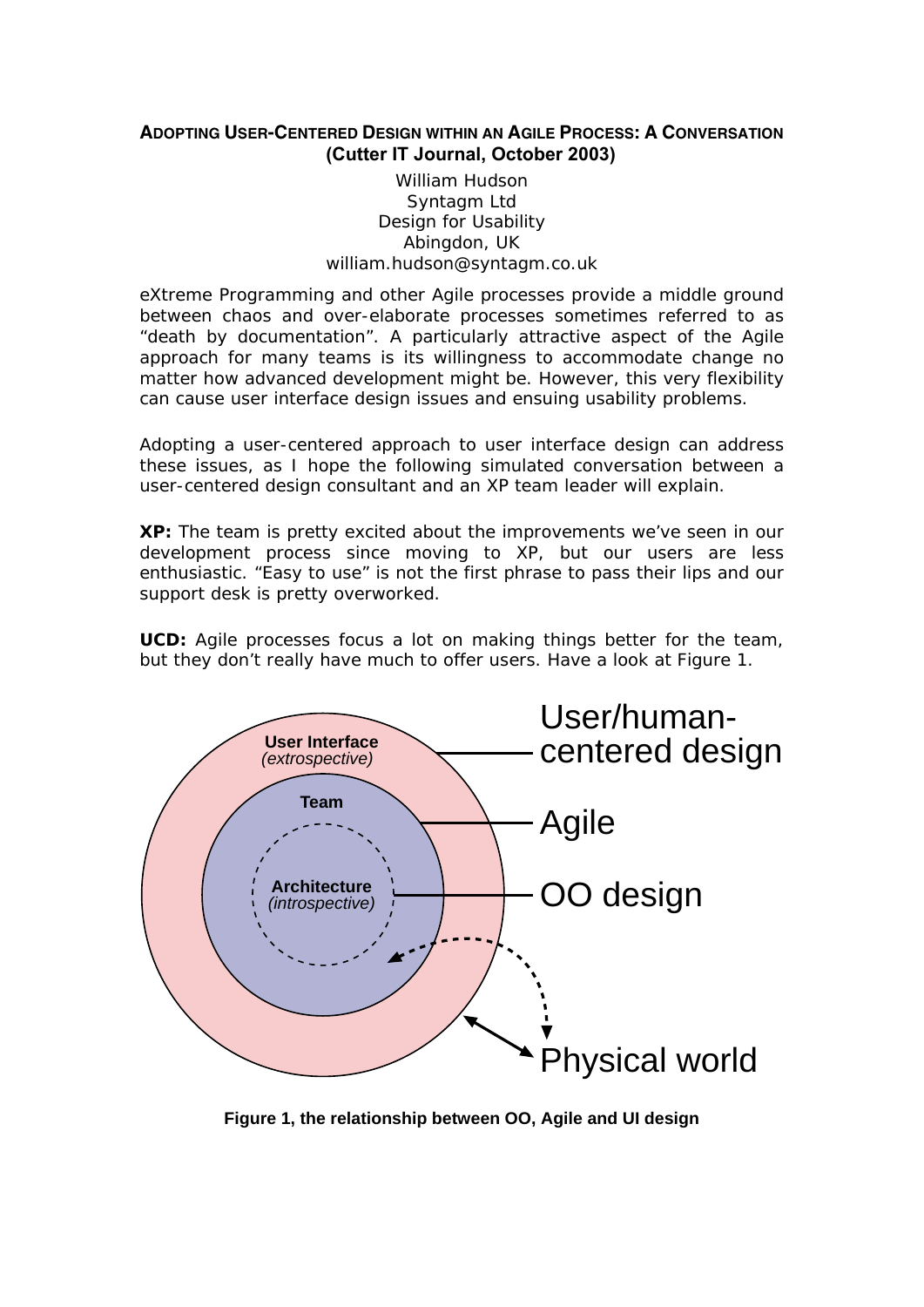OO design concerns itself with the architecture of the underlying system – primarily in terms of objects and how they communicate with each other to realize the required functionality. This is a very introspective approach which *use cases<sup>[1](#page-1-0)</sup>* were meant to remedy, but unfortunately they mostly caused confusion. OO design itself has nothing to say about how a project should be run or how to maximize return on effort.

Agile processes embrace some of the best practices from OO design, but replace use cases with user stories and address many of the team and project management issues that have plagued developers for decades. However, there is still no effort in trying to understand real users' needs and no mention of evaluating software through usability testing.

User or human-centered design<sup>[2](#page-1-1)</sup> has virtually no overlap with OO design and Agile, but provides the missing interaction between those processes and the physical world. Notice that I am not saying that Agile processes have no interaction with the physical world, just that those interactions are not as extensive as many systems require (this is shown by the dashed arc in the diagram).

**XP:** But we have a user on the design team. Doesn't that help?

**UCD:** A user on the design team is better than no contact with users at all, but it is not the same as understanding real users' needs. We do this primarily by observation and interview, using an approach called *contextual enquiry[3](#page-1-2)* .

Another issue is that representative users (or user representatives) are frequently chosen for the wrong reasons. They may be

• domain experts;

- either popular or unpopular with their colleagues (depending on the method used to select them);
- either popular or unpopular with management (depending…);

<span id="page-1-0"></span><sup>&</sup>lt;sup>1</sup> Use cases describe the interaction between the system and those entities outside it. In his first paper on the subject, Ivar Jacobson referred to these external actors as users. Soon after "users" became "actors" and although this change is not the only cause, use cases have been furrowing brows ever since.

<span id="page-1-1"></span> $2$  ISO standard 13407 refers to "human-centred" design, but really user-centered and human-centred are the same thing, ignoring also the use of British spelling in the standard's title. See [ISO/TC159 1999].

<span id="page-1-2"></span> $3$  A full discussion of contextual enquiry can be found in [Beyer & Holtzblatt 1998].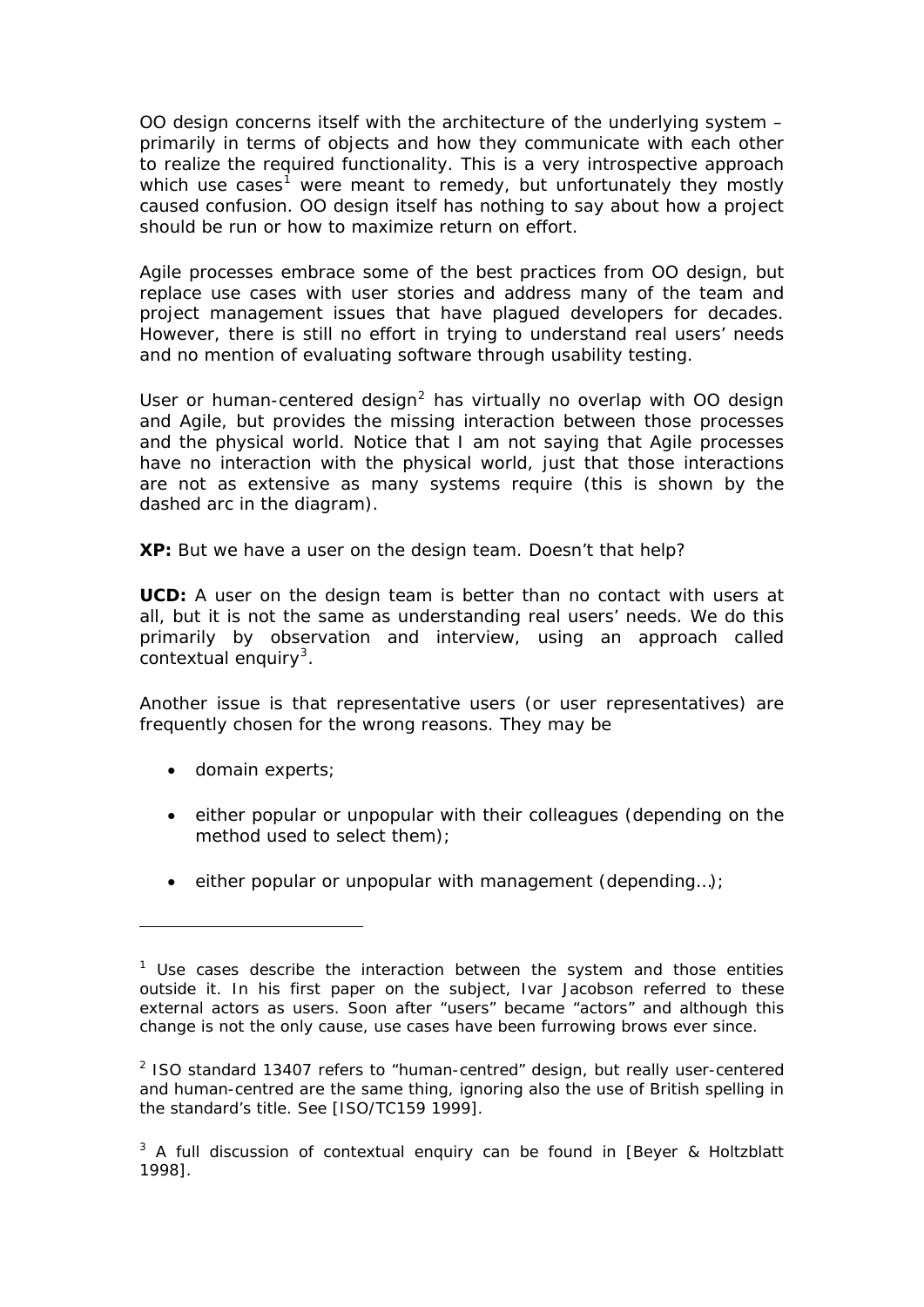- the most technically competent;
- geographically well-placed to become part of the development team.

They are almost never typical users. Even if they were, they wouldn't be after just a few weeks. By that time they would

- be too familiar with the technical aspects of the project;
- have a vested interest in the solutions chosen;
- have forgotten what it is like to be sitting alone in a remote location with no one to help them figure out the latest release of this mission-critical application.

What we try to do in user-centered design is to make sure we understand the full *contexts of use[4](#page-2-0)* : who the users are, their background, motivation, responsibilities, roles, the tasks they perform, the frequency and importance of each plus the physical and social environments in which they work.

**XP:** Surely that's overkill for most projects we're working on?

**UCD:** The list of issues is quite lengthy, but of course only a handful are relevant to most projects. One of the first things we try to do is to understand which of the contexts of use are important. For example, in some cases frequency of use is very important either for the system as a whole or for individual features. In others it may be that users are working in a stressful environment, such as a call centre, with lots of background noise and frequent interruptions.

**XP:** Come on, how would issues like that change what we're developing?

**UCD:** Take the example of frequent interruptions. There are several potential solutions:

- ensure that users have adequate feedback so they can pick up where they left off;
- allow incomplete information to be saved so they do not have to abandon an update;
- design the user interface so that multiple updates can be dealt with at one time.

<span id="page-2-0"></span><sup>4</sup> Described in detail in the ISO 13407 standard [ISO/TC159 1999].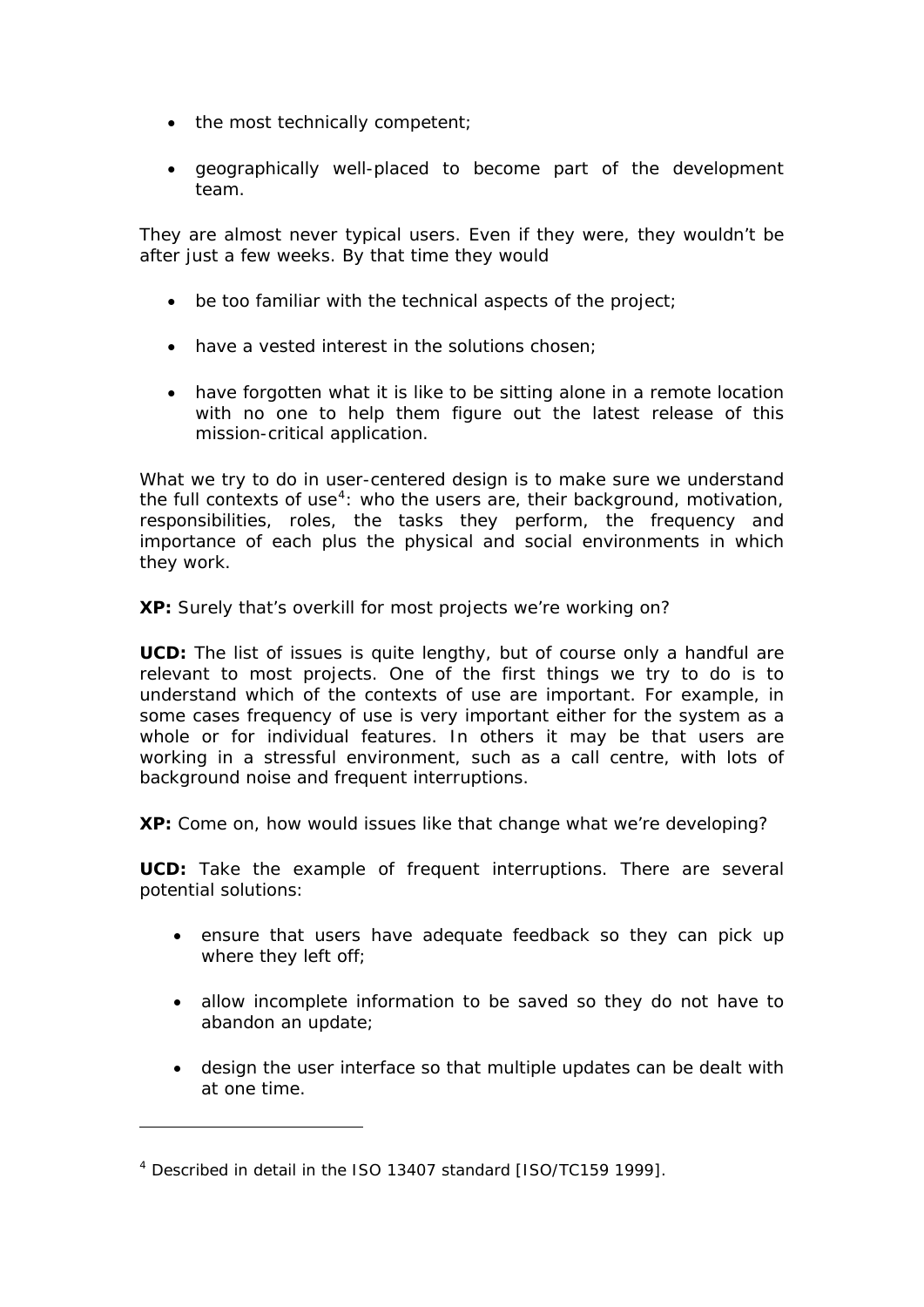**XP:** But aren't you talking mostly about interface changes? Why couldn't we just sort this out later?

**UCD:** The difficulty is that most development teams do not realize how much the user interface can affect the architecture of the system. It varies from almost negligible impact for simple form-filling applications to extensive impact for complex and highly-interactive systems. What typically happens is that well into the development process the team starts to realize the user interface is becoming very complex or that users do not understand what they have to do next. (This discovery would be quite early with regular usability testing but can be as late as product release when no real users are involved in the development process.) This can mean major architectural changes to the underlying system as well as the user interface. Designing the overall structure of the user interface and the way the application will present itself to users is something that needs to be done before the system architecture is decided.

Returning to the example we were just discussing, adding adequate feedback may or may not be an easy user interface change latter on, depending on the architecture of the system. Allowing incomplete data to be saved or multiple pending updates is almost certain to require major architectural changes: the back end system will have to be able to accept incomplete data; affected records will need to be brought to the user's attention; maintaining data integrity in these scenarios can be a nightmare without a robust architecture to support it. These are not issues that you want to solve at a late stage of development.

**XP:** So what is involved? We're using an Agile process to cut down on upfront design. Now you're suggesting we need more.

**UCD:** Both software and user interfaces suffer from design erosion as they are modified over time. In software, especially in an Agile process with only minimal design, there comes a point when the objects making up the system need to be reorganized so that work can continue on a solid foundation. This is called refactoring. It works because no one outside the development team has to live the consequences of what in some cases are major upheavals. In any event, it is usually possible to draw a line around a group of objects and refactor just within that group so that there are no obvious external changes.

Refactoring is possible for user interfaces, certainly in the early stages before any broad release, but after that it becomes very difficult. Users need consistency. Changing the name or location of a menu item in a product that has been released can be very expensive. The primary tangible side-effects are

- documentation or on-line help changes;
- time users waste trying to find or understand the changed feature;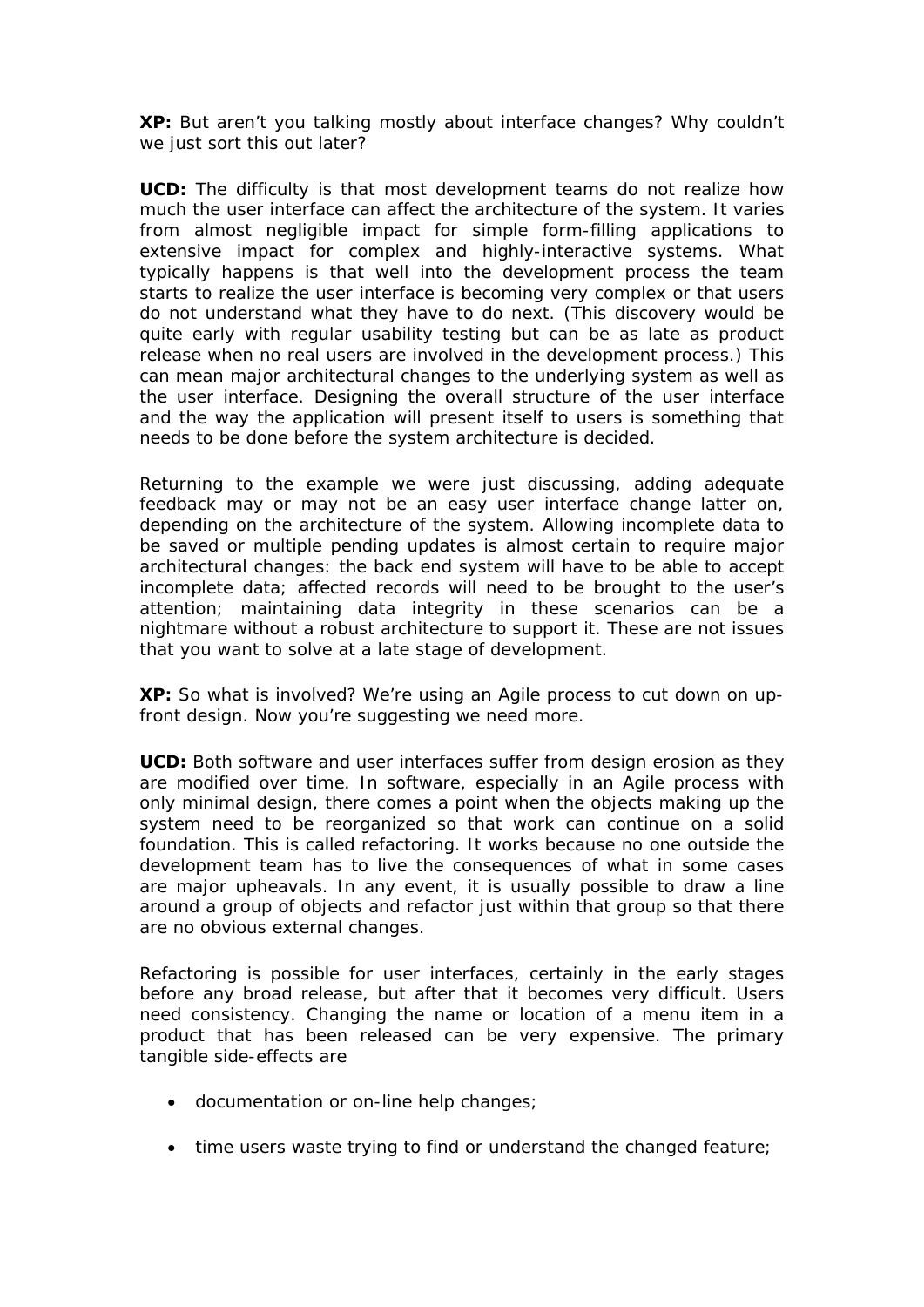- time users waste because of mistakes caused by the change;
- the consequential cost of errors, especially if external customers are involved;
- increased support calls.

The intangible consequences include

- increased frustration and stress:
- loss of confidence and fear of change;
- helplessness, loss of control;
- resistance to change;
- confusion and inefficiencies as everyone within the company adapts to the changes as well.

Naturally these side-effects vary according to the type, quantity and frequency of changes, but generally speaking, alteration of the user interface needs to be carefully controlled.

**XP:** But we currently let the team change the user interface on an ad-hoc basis. I don't know how we could control this within an Agile process.

**UCD:** There are several components needed:

- contexts of use;
- personas;
- user stories;
- conceptual model;
- paper prototypes;
- usability testing.

-

Contexts of use I mentioned before. Once we have these we can identify some personas and then build a conceptual model from the user stories. Personas<sup>[5](#page-4-0)</sup> are quite a powerful way of identifying the important types of

<span id="page-4-0"></span><sup>&</sup>lt;sup>5</sup> For a lengthy discussion of personas, see [Cooper 2003].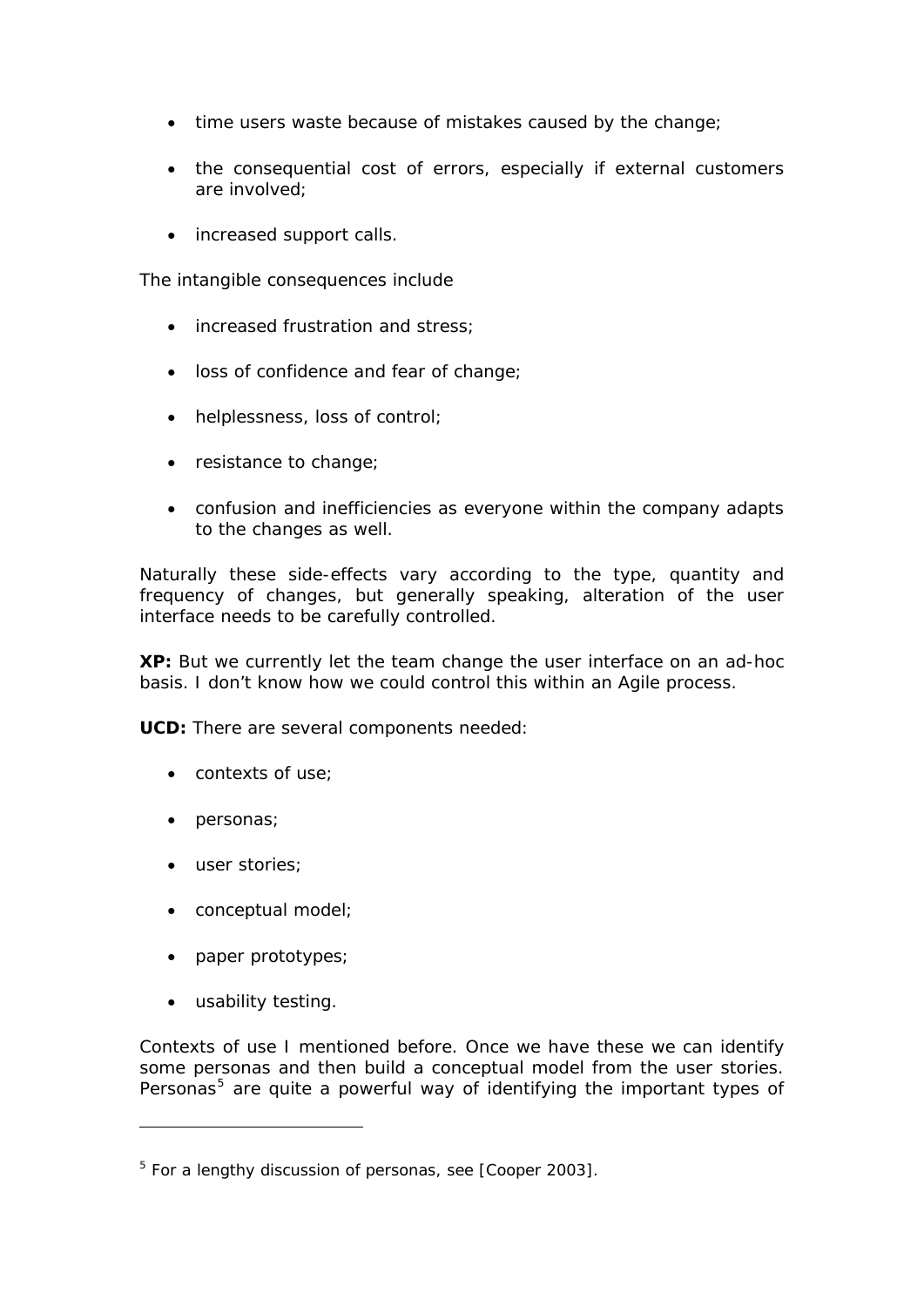users for our system and then characterizing them in such a way that the development team can relate to their needs and expectations. We all have a problem with seeing things from another person's perspective. Personas are one way of redressing the balance.

Here's a practical example. I was recently conducting usability tests on a government web site (to avoid embarrassment, I won't say which government). The site was intended to provide information on employment law and related issues for both employees and employers. One of my test participants was a builder. Let's call him Rob. Rob was not one to mince his words. The site's designers may have thought they had used terminology that most people would be comfortable with, but of course they were heavily influenced by the civil-service speak used by the government department concerned. Referring to a fictional persona for Rob, complete with photo-library image and pithy quotes from his usability session would have clarified the situation immediately. Rob was not impressed with the terminology. Some of his comments do not bear repeating in polite company, but it is not difficult to imagine the effect of the phrase "would Rob understand that?" if uttered in the middle of a design discussion.

Personas are used to represent important groups of users, but in a much more tangible and accessible way than user profiles. Most projects have only a handful of personas.

**XP:** Personas sound a little touchy-feely. Are they really worth the effort?

**UCD:** Like I said, it's all a question of perspective. If your team has no trouble putting themselves in their users' shoes (and you have usability tests to prove it), then maybe you needn't bother with personas. However, most developers end up creating applications for a mythical "perfect user". I happen to have an old drawing of one with me – look at [Figure 2](#page-6-0).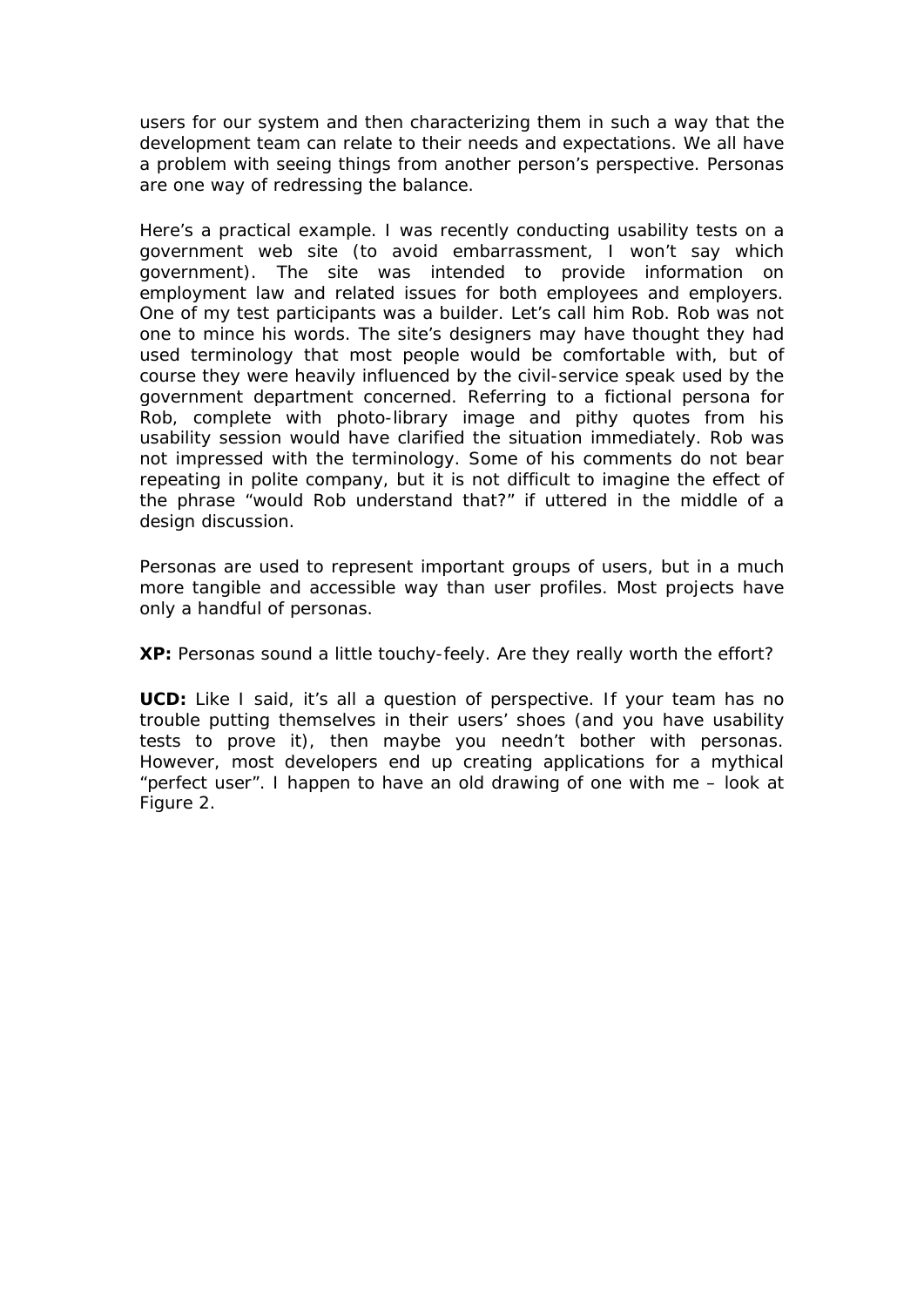

**Figure 2, the mythical "perfect user"** 

<span id="page-6-0"></span>The temptation is to believe that users

- are working in a quiet, ordered environment with no interruptions or distractions;
- will remember everything they have ever done on a computer;
- are motivated to solve any problems that come up without regard to their mental well-being;
- have no need for breaks, meals or sleep;
- only make mistakes through spitefulness;
- understand the internal workings of the system just as its designers do.

**XP:** Okay, I get the picture, but one thing you've just mentioned puzzles me. We are already producing user stories. Why are users still struggling with the resulting features?

**UCD:** Like use cases, user stories are intended to describe something useful that a user wants to do. The main difference between use cases and user stories is that use cases don't always deal with users – they can describe interactions between any arbitrary "actor" and a system – plus use cases frequently get very complex in trying to describe all possible outcomes. On the other hand, user stories are deliberately kept small and simple (with more stories created as needed to describe complex situations). Despite their differences, user stories suffer from many of the same issues that have caused confusion with use cases. The bottom line is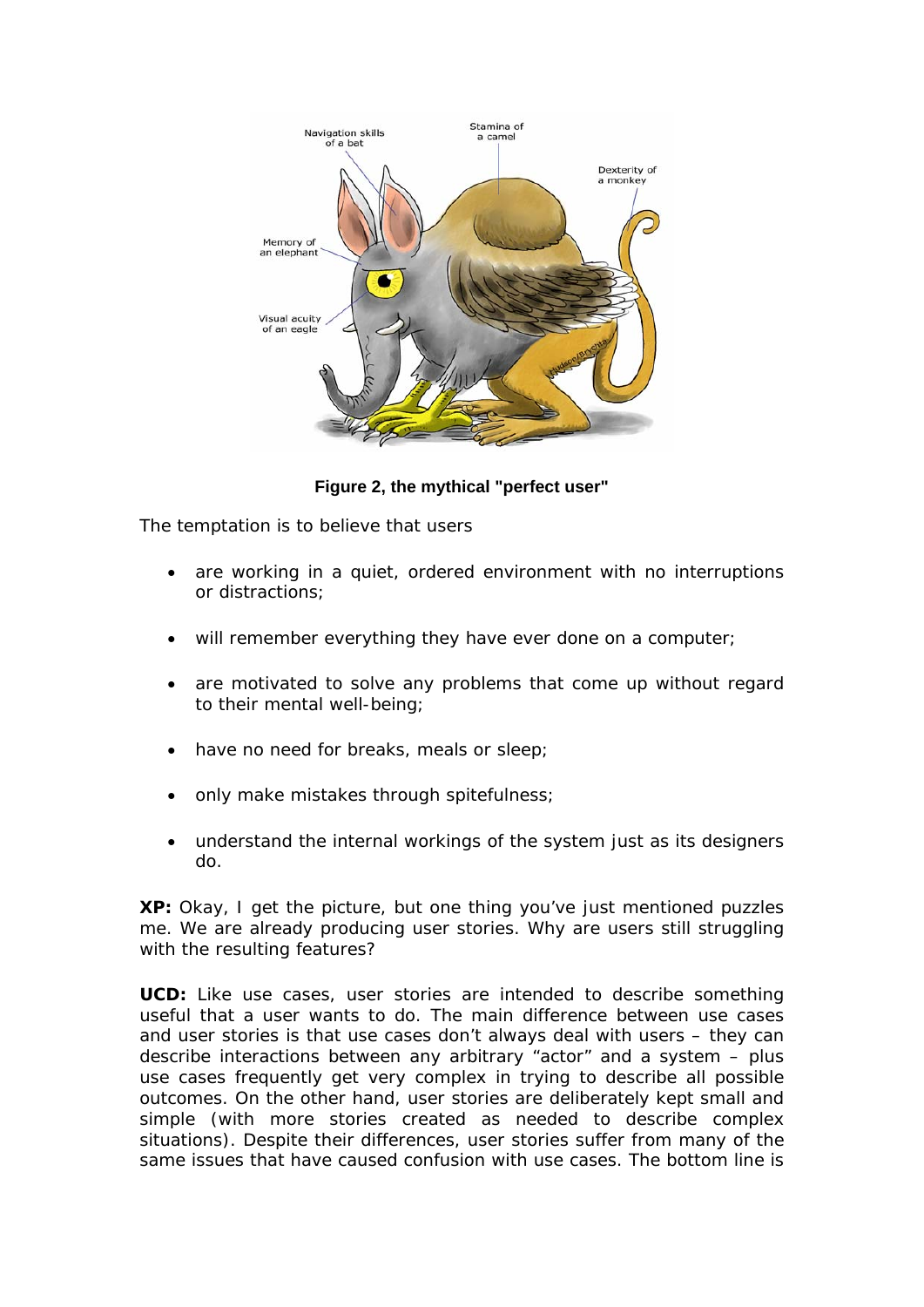that when writing use cases and user stories you need to ask yourself questions like these:

- Would real users do that?
- How would they know?
- Where does that information or understanding come from?
- Is the required behavior consistent?
- Does the story fit in with their work flow?
- Is it reasonable to expect that the whole story can be completed without interruption, or is greater flexibility required?

Some of these issues require an understanding of human-computer interaction to be addressed properly, not something that most developers have experience of. However, the savings in development time and effort are usually well worth having a specialist involved.

There is also a large underlying question of how much implementation detail should be included in user stories. If user stories are being written early in the process, too much detail can be a distraction and leads to premature design decisions. It is also difficult to simplify a design when there is too much detail involved – the "can't see the wood for the trees" scenario.

Another reason for omitting implementation detail in early user stories is that we want to build a users' *conceptual model* from them. This is a simple diagram showing the things that users need to think about (entities) and the relationships between them. See [Figure 3](#page-7-0) for an example.



<span id="page-7-0"></span>**Figure 3, conceptual model for hotel check-in**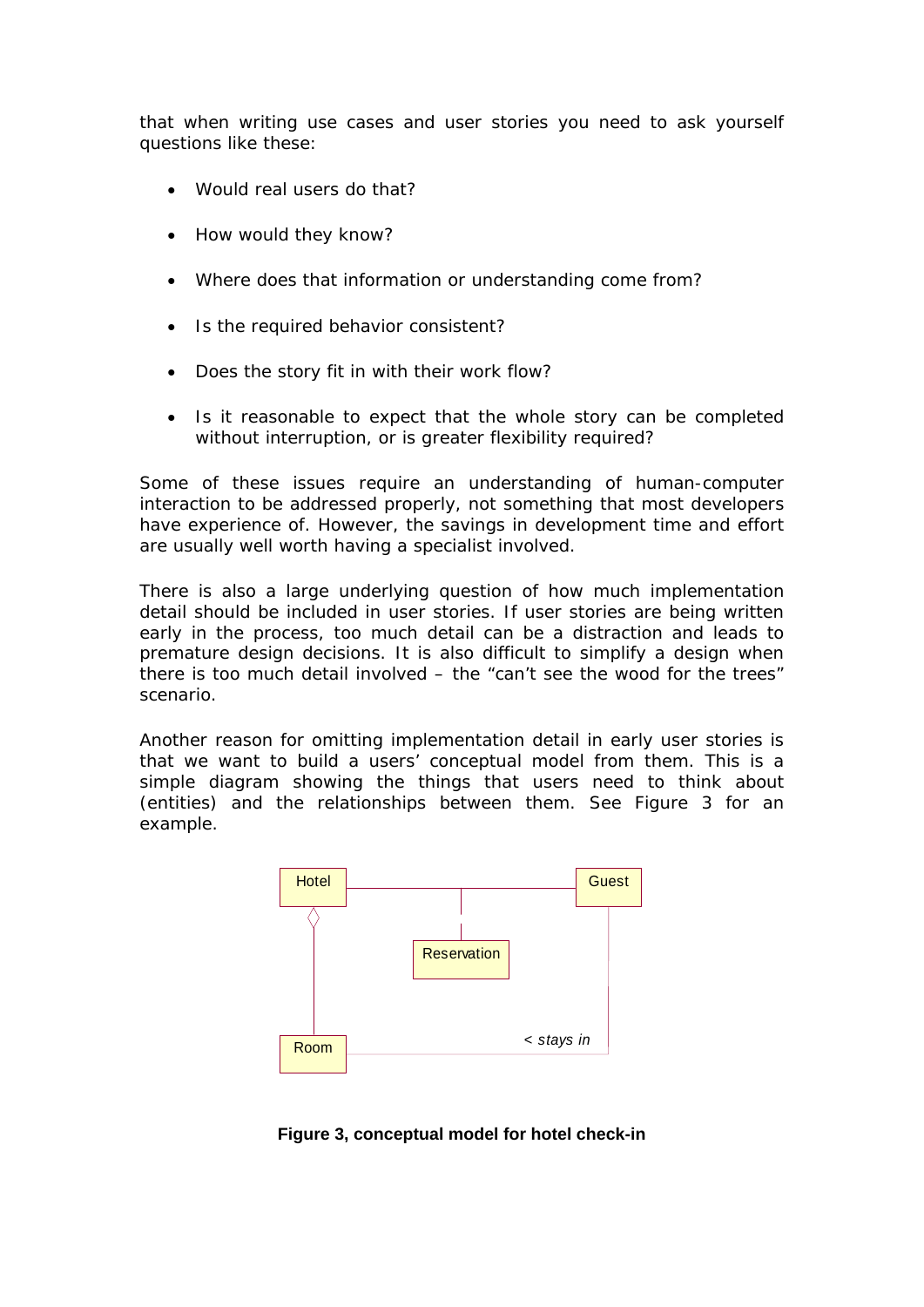**XP:** But that's a UML class model!

**UCD:** Yes and no. It uses the UML class model notation but they are conceptual entities – things that users need to think about regardless of how our application is implemented – not classes. Most of these entities will probably end up as classes in the implementation of the underlying system, but that doesn't concern us. Later on we add "views" – normally windows or dialogs – that show information and the controls users need to perform tasks. By the way, this first diagram is what Cook and Daniels<sup>[6](#page-8-0)</sup> refer to as an essential model, although I prefer to call it conceptual since it represents our users' conceptual model.

**XP:** It looks a little simplistic.

**UCD:** At this stage, yes. But let's add some views and attributes in [Figure](#page-8-1)  [4.](#page-8-1)



**Figure 4, specification model for hotel check-in[7](#page-8-2)**

<span id="page-8-1"></span>The views have been added in two different styles as either could be used at this level of modeling. The Room View and Guest View are shown in

<span id="page-8-0"></span><sup>&</sup>lt;sup>6</sup> See [Cook & Daniels 1994]. Martin Fowler also discusses them as "perspectives" in [Fowler & Scott 2000]. He calls the "essential" model "conceptual" too.

<span id="page-8-2"></span> $7$  Based on [Roberts et al. 1998].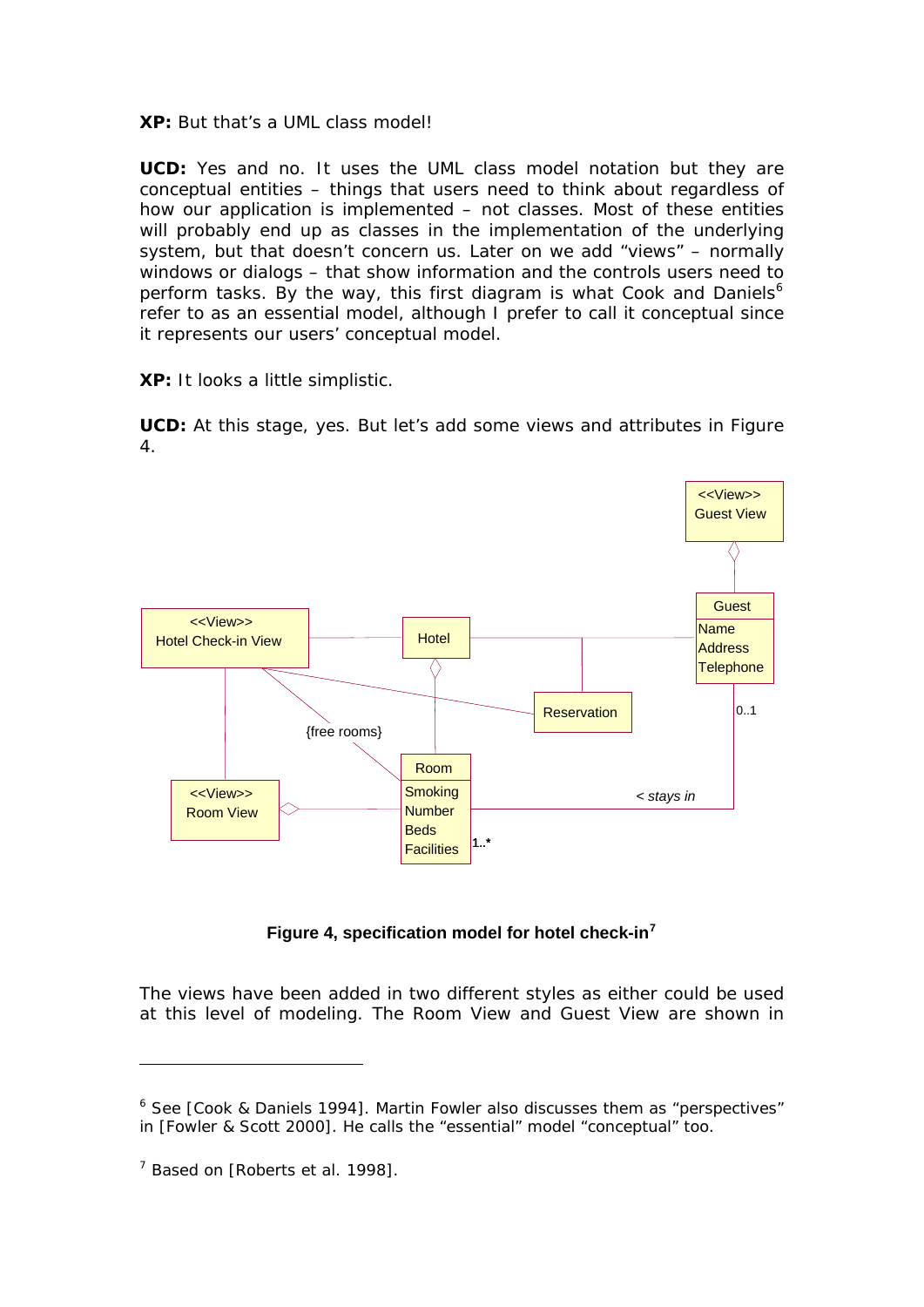iconic style. This is a standard icon used by Rational Rose, normally for database views, hence its slightly odd appearance. The alternative is a little more explicit and is needed for the next level of detail. The Hotel Check-in View is shown with a stereotype of "View". This lets us use the normal class notation and later add the required attributes and operations. The Room and Guest entities are examples of entities with attributes. Don't forget that these are just the things that users need to know and to modify in order to reach their goals. We aren't worried about how they are going to be represented in the computer. Also, the views do not always show everything that is present in an associated entity. An example would be that if we are developing a self check-in facility, there are quite a few details, such as the last occupier, that we would not want to show in the view. (It may well be shown in a manager's view, though.)

One final thing. The line between the Hotel Check-in View and Room has the words "free rooms" shown in braces. This is called a constraint in UML and means that the view will confine itself to showing only rooms that are free.

**XP:** You mentioned another level of detail?

**UCD:** Cook and Daniels have three: essential (renamed conceptual), specification, and implementation. The implementation model of the user interface needs to detail what is shown and at least approximately how it is going to appear. [Figure 5](#page-9-0) shows an example for just the Hotel Check-in View. It lists the attributes of the view the user will need to see and a general description of how they will appear. The operations (only "Select room" in this case) correspond to user stories or use cases. If necessary, UML interaction diagrams could be used to explain how users interact with this view in detail.

| < <view>&gt;<br/><b>Hotel Check-in View</b></view> |
|----------------------------------------------------|
| <b>Free rooms: ListView</b>                        |
| Smoking preference: CheckBox                       |
| Double beds needed: ComboBox                       |
| Twin beds needed: ComboBox                         |
| No of nights: NumberEdit                           |
| Departure date: DateEdit                           |
|                                                    |
| Select room()                                      |

## **Figure 5, implementation model for hotel check-in view**

<span id="page-9-0"></span>**XP:** So now we have views and what they need to contain. How do we specify them visually?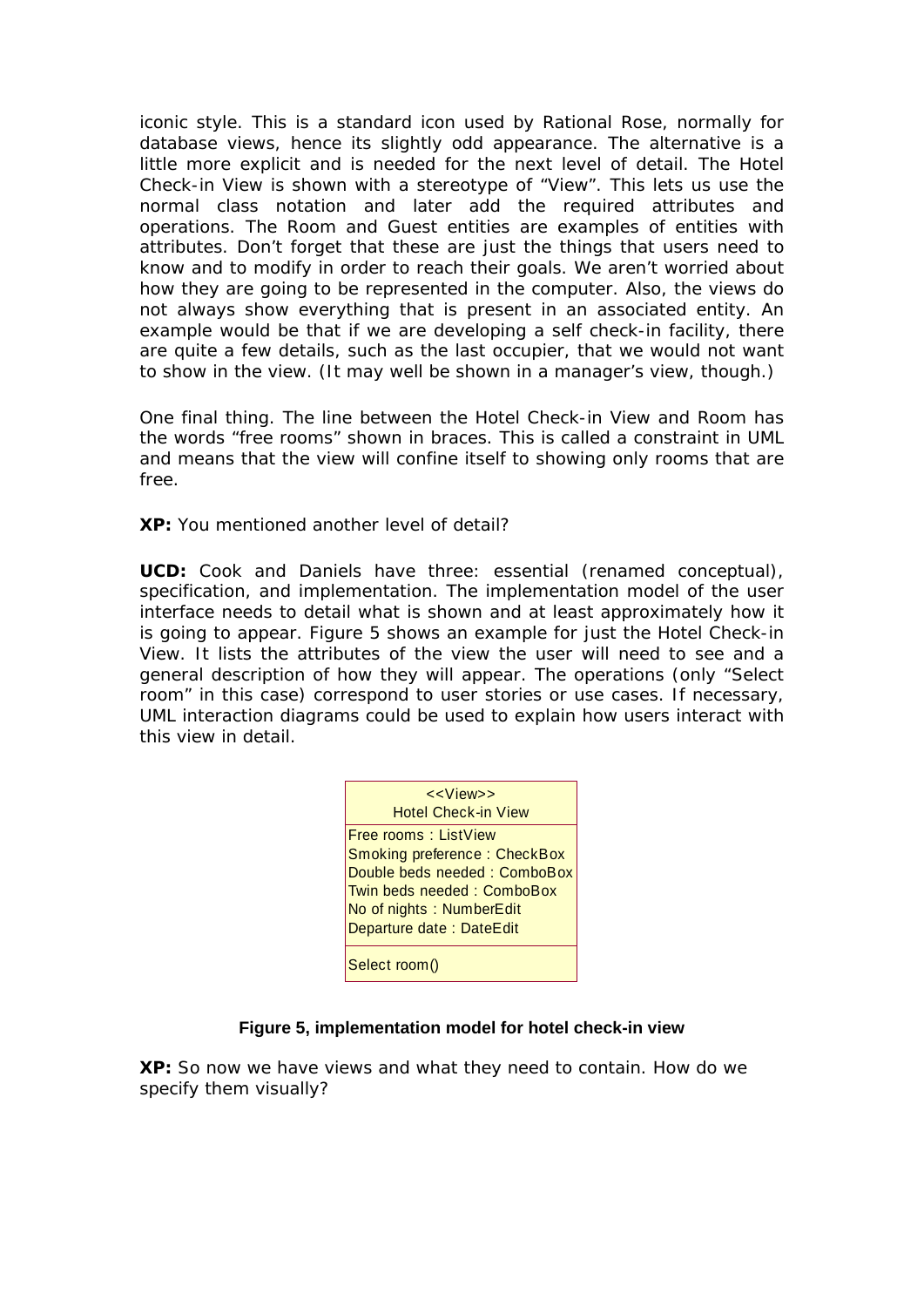UCD: This is where *paper prototyping*<sup>[8](#page-10-0)</sup> comes in. We sketch the views on paper and do early *usability testing* with users. This doesn't involve an expensive usability lab or video recordings, just someone who is familiar with the process, plus the paper prototypes, some real users and a notebook (the paper kind!). Ideally you would have a usability specialist on your team for this as you can't use staff who have worked on the designs as they are too close to the issues.

**XP:** A dedicated usability specialist sounds extravagant.

**UCD:** Not really. There are a couple of issues here. The first is that it is important to have team members who have a background in human factors, human-computer interaction or usability. Although a certain amount of usability work can be on a do-it-yourself basis, you will still need someone who can be objective. The second is that there are lots of activities where HF, HCI and usability experience can be profitably applied: product design, user interface design, user guides, user assistance, help desk training, developer training and so on.

**XP:** Just one nagging doubt. Let's say we have a conceptual model elaborated to the implementation level of detail plus the paper prototypes. How do we deal with change later on in development?

**UCD:** Well, these things aren't meant to be immutable; they just need to be changed with care. The most important issue is that changes have to be considered by a user interface team, including an HF, HCI or usability specialist. They will make sure that any changes are consistent with

- the original conceptual model;
- other features elsewhere in the user interface;
- usability and accessibility guidelines;
- your own internal style guide

-

**XP:** And what about the myriad requests for new functionality we get throughout the lifecycle?

**UCD:** First you should make sure that any new functionality is for one of your personas (remember those?). No product can be all things to all users and every feature has a cost in terms of increased complexity and reduced usability. This may not be self-evident when you are looking at individual additions, but certainly adding dozens of features to a user interface can make life very difficult for users. If you have established that the feature is valuable to one or more of your personas, consider how much it changes your conceptual model for the product. Introducing new high-level concepts is not something that you want to do too often,

<span id="page-10-0"></span><sup>&</sup>lt;sup>8</sup> For an extensive discussion of paper prototyping see [Snyder 2003].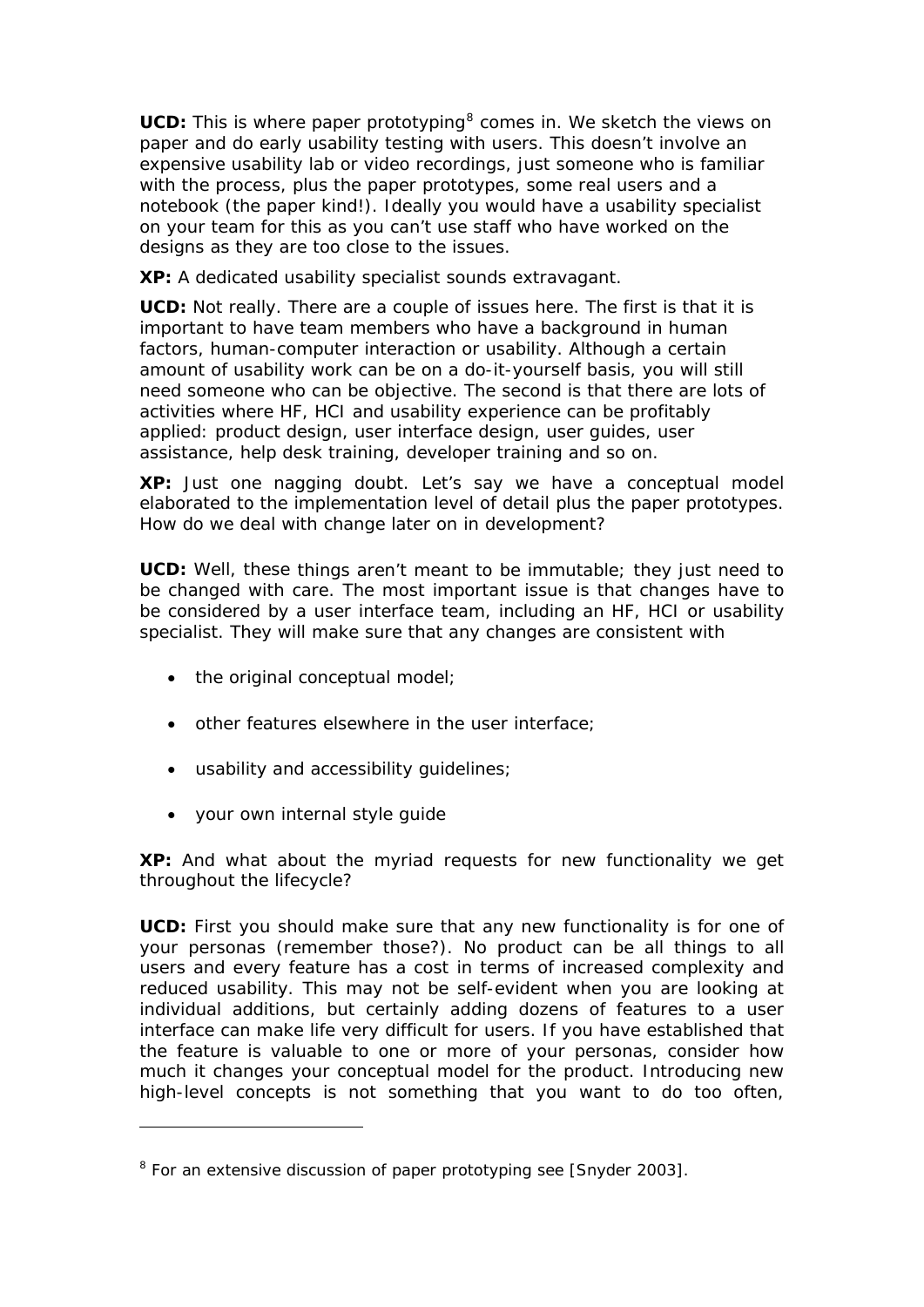whereas minor changes to the operations or attributes users can perform on an entity are going to have less impact.

**XP:** It all sounds plausible, but how do we get started?

**UCD:** For a new project, the approach is pretty much what I outlined earlier:

- contexts of use;
- personas;
- user stories;
- conceptual model;
- paper prototypes;
- usability testing.

You may not feel comfortable trying to do all this on your own so you may want to consider getting a user-centered design consultant to help out. He or she could get you started on the right foot and assist at less frequent intervals as the project progresses. Note that most of the activity is early in the project, with usability testing taking place throughout.

**XP:** Can we cut back on other forms of testing since we'll be adding this usability testing?

**UCD:** Only indirectly. There are many other savings that you should notice, but software testing and usability testing are quite separate. Software testing tries to make sure that your application does what *your team intended it to*. Usability testing addresses whether it does *what users need it to*. The difference is sometimes staggering.

The savings you should notice during development will be in the amount of reworking that is necessary. Reworking may be less expensive with Agile processes than with some others, but it still isn't free – especially if major architectural changes become necessary late in development.

**XP:** How would we address an existing application?

**UCD:** The first step would be to find out whether there are any serious usability problems and what might be needed to fix them. For this you would need one or more usability evaluations. I frequently recommend an initial expert review followed by usability testing with users as required. It should also be possible to get the reviewer to provide you with a "reversed engineered" conceptual model of the application – this can be compared with the model you design. Obvious anomalies between the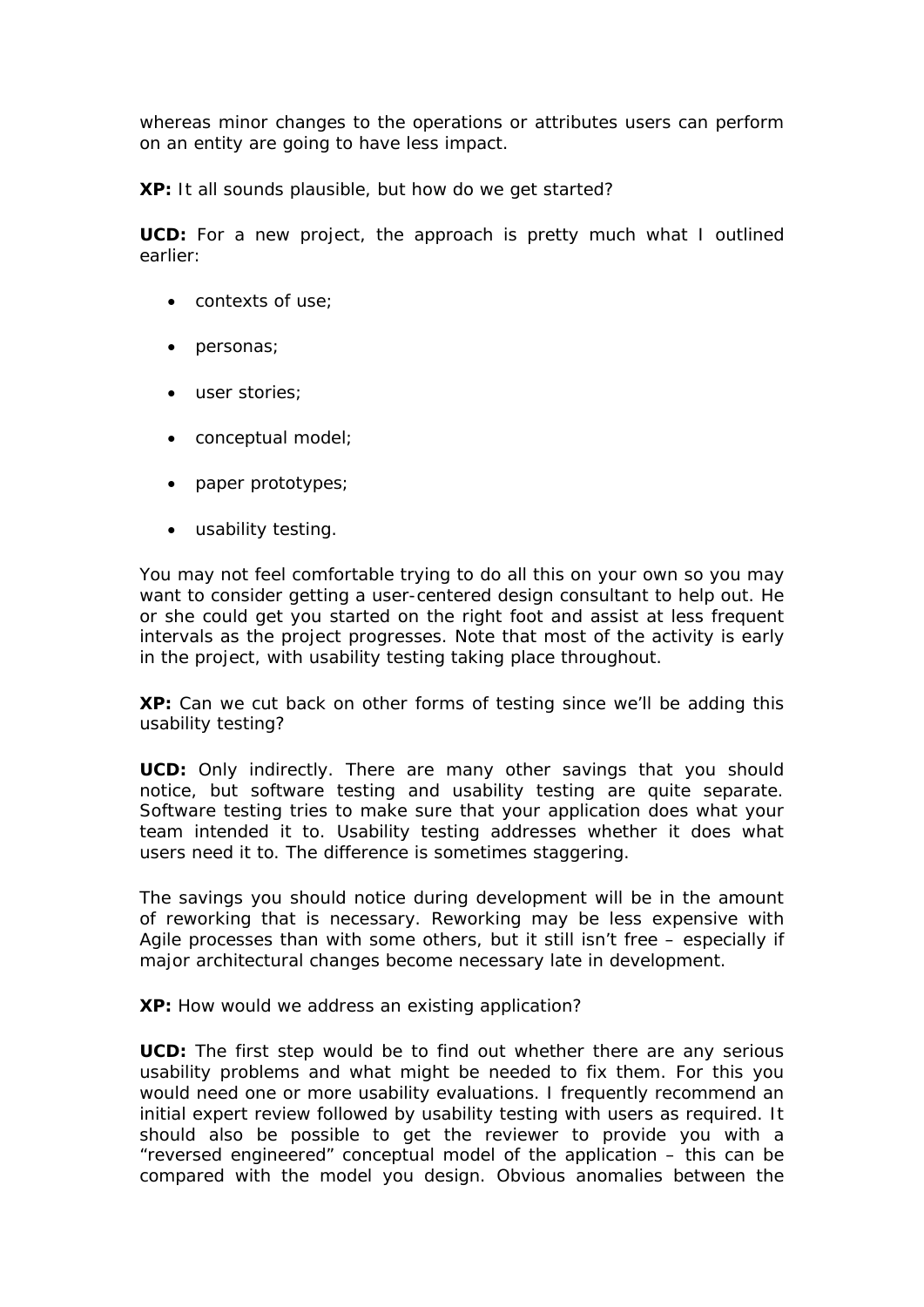models, plus problem areas identified by the usability evaluations are where your team will need to focus its attention. Again, a user-centered design specialist can help you make these decisions.

If the application needs major reworking or replacement, you should treat it as a new project for the purposes of most of the deliverables I mentioned. Paper prototypes are just about the only thing you could omit. It may seem contrary to the Agile approach to cover old ground in the form of user stories, but since they drive the rest of the process, it's important that they correctly reflect users' needs in terms of the contexts of use and personas that are important to you.

There isn't a lot of literature<sup>[9](#page-12-0)</sup> available on the integration of user-centered design with existing software development processes, so working closely with a consultant is probably inevitable just now. I hope we will see start to see user-centered methods being adopted into mainstream software development in the not-too-distant future. Our ability to deliver usable systems depends on it.

## Reference List

Beyer H. & Holtzblatt K. (1998) *Contextual Design: Defining Customer-Centered Systems*. Morgan Kaufmann, San Francisco, CA.

Cook S. & Daniels J. (1994) *Designing Object Systems: Object-Oriented Modelling with Syntropy*. Prentice Hall, New York, NY.

Cooper A. (2003) *About Face*. John Wiley & Sons Inc, New York, NY.

Fowler M. & Scott K. (2000) *UML Distilled: Applying the Standard Object Modelling Language*. Addison-Wesley, Reading, MA.

Hudson W. (2001) Towards Unified Models in Object-Oriented and User-Centered Design. In: M.van Harmelen (ed), pp. 313-362. Addison-Wesley, Boston, MA.

 [ISO/TC159. Human-centred design processes for interactive systems. ISO 13407:1999. 1999. Geneva, Switzerland, International Organization for Standardization.

<span id="page-12-0"></span><sup>&</sup>lt;sup>9</sup> See [Hudson 2001] for a more detailed discussion of user-centered design, UML and use-case driven methods.